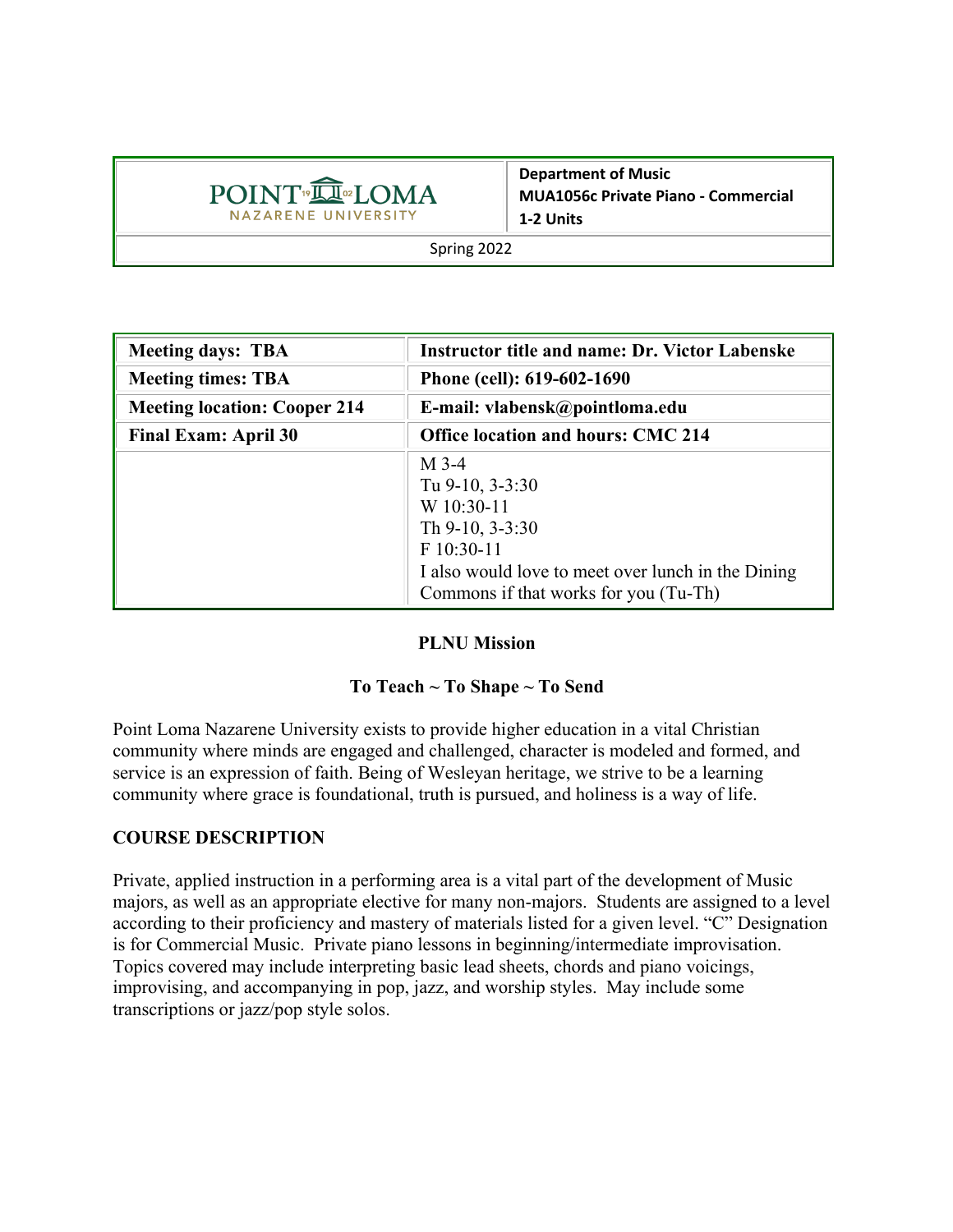# **COURSE LEARNING OUTCOMES**

Although specific goals will vary according to the level and interests of each private student, by the end of the semester each student demonstrate the ability to

Possible outcomes depending on the students' chosen focus include looking at a basic lead sheet and playing in these ways:

- Play the melody with the right hand while comping/accompanying with the left hand
- Improvise new melodies over the chord changes of a given lead sheet
- Create basic solo keyboard arrangements from lead sheets or hymns
- Create simple two-hand accompaniments to accompany singing or instrumental solos in pop, jazz, or worship style
- Play all major, minor, diminished, and augmented triads in all inversions
- Play these types of seventh chords in root position and inversion (Major, minor, diminished)
- Play simple to more complex ii-V-I progressions in all keys.

# **TOPICS COVERED**

The following topics may be covered, depending on the level and needs of the student:

- Triads and inversions
- Seventh chords and ninth chords in root position and inversions
- Arpeggio patterns
- Scales
- Chord extensions
- Altered chords
- Shell voicings
- Left hand voicings for comping
- Two-hand chord voicings and comping
- ii-V-Is in major and minor
- Major scales and jazz modes
- Playing by ear
- Playing/arranging church music

# **REQUIRED TEXTS AND RECOMMENDED STUDY RESOURCES**

To be determined by the instructor after the first lesson. You may borrow music from me for the first 2 weeks. You'll need to order your music right away so you have it by the  $3<sup>rd</sup>$  lesson. There will also be fees for any competitions you enter. **Ordering from the cheapest place on the internet may cause unacceptable delays.**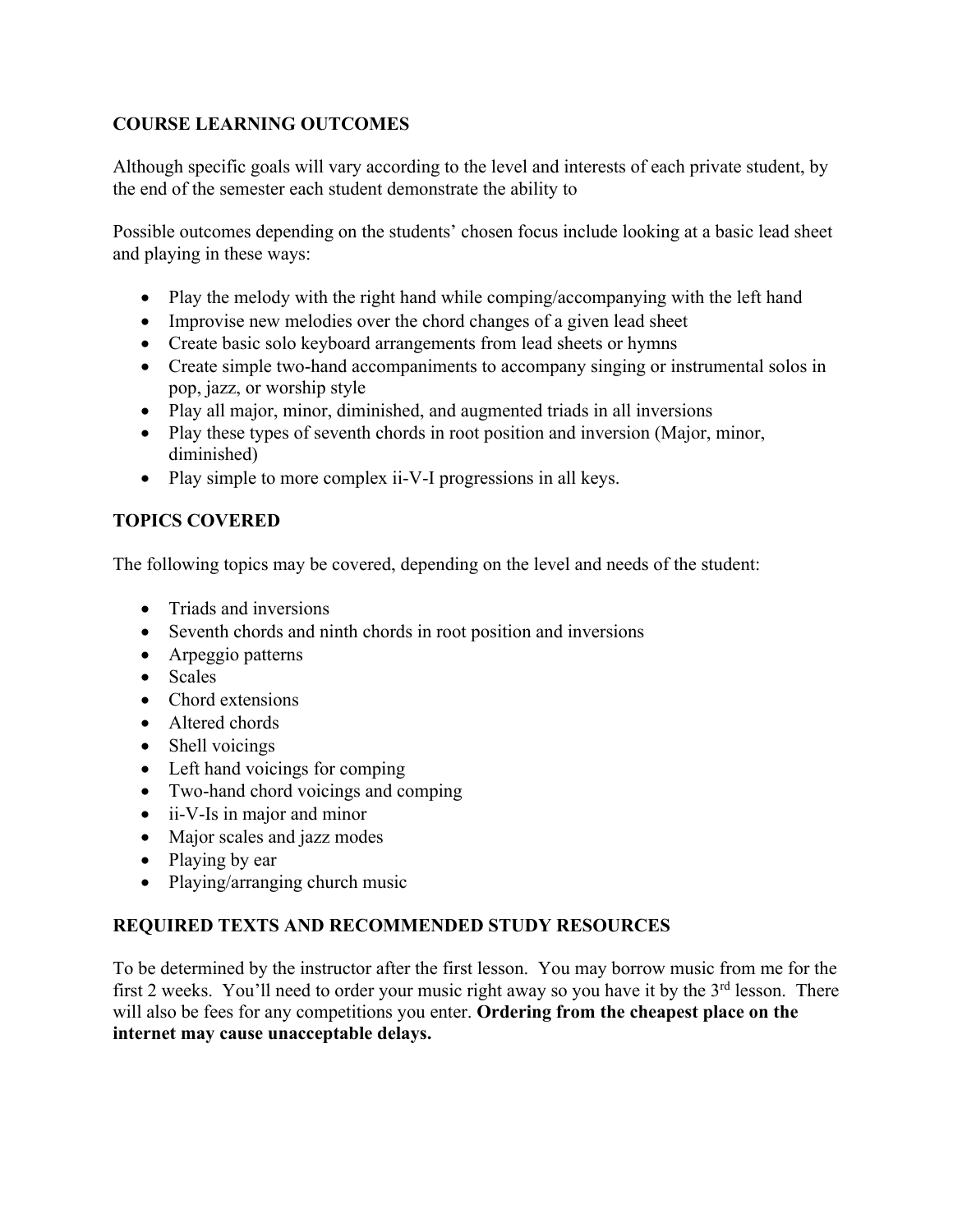Music may be purchased from:

Lovley Music 858-277-5754 MR Music Notes 619-283-2001 Pepper Music http://www.pianoatpepper.com/catalog/pap\_index.jsp Sheet Music Plus http://www.sheetmusicplus.com Other Materials Needed for Class: A metronome and possibly manuscript paper.

#### **COURSE SCHEDULE AND ASSIGNMENTS**

- **Weekly Grade** The 2 components (1. Practice hours and days, 2. Assignment sheet) will be averaged together to create a grade for each lesson after lesson #1.
	- o *Practice hours and days* 
		- Each week at your lesson, you will report the number of hours and the number of days you practiced over the past week
		- If you are studying for 1-unit, you are expected to practice a minimum of **4 hours per week/5 days per week.**
		- I'll average your hours practiced with the goal set for practice hours.
		- Your recorded practice time should be on assigned literature only.
		- Practice rooms are available by checking out a key at the music office.
	- o *Assignment sheet –* Together, we will create an assignment sheet at each lesson; in consultation with you, I'll assign a grade for your progress on the previous week's assignments.
	- o *Binder –* I will keep a binder in my office with your assignment sheets. Your job is to take a picture of the assignment sheet at each lesson so that you have an electronic copy to follow throughout the week.
- *Completing Pieces –*
	- o If you are studying for **1 unit,** you will memorize **2 pieces** during the semester; alternately, 3 lead sheets will count as one piece and don't need to be memorized:
		- § The **first piece** by **week 8**.
		- § The **second piece** by **our last lesson (before finals week)**.

You will receive 100% of the earned score for the weekly grade if you choose to meet the memory requirements by the due date. If you choose not to meet the requirements, the grade for that week will be 50% of the weekly grade earned that week. Subsequent weekly grades will be 50% until you have chosen to complete the memorize assignment.

**Final Exam** – play at the final studio class on April 30 from 1-3PM. Missing the studio class will count as a missed lesson.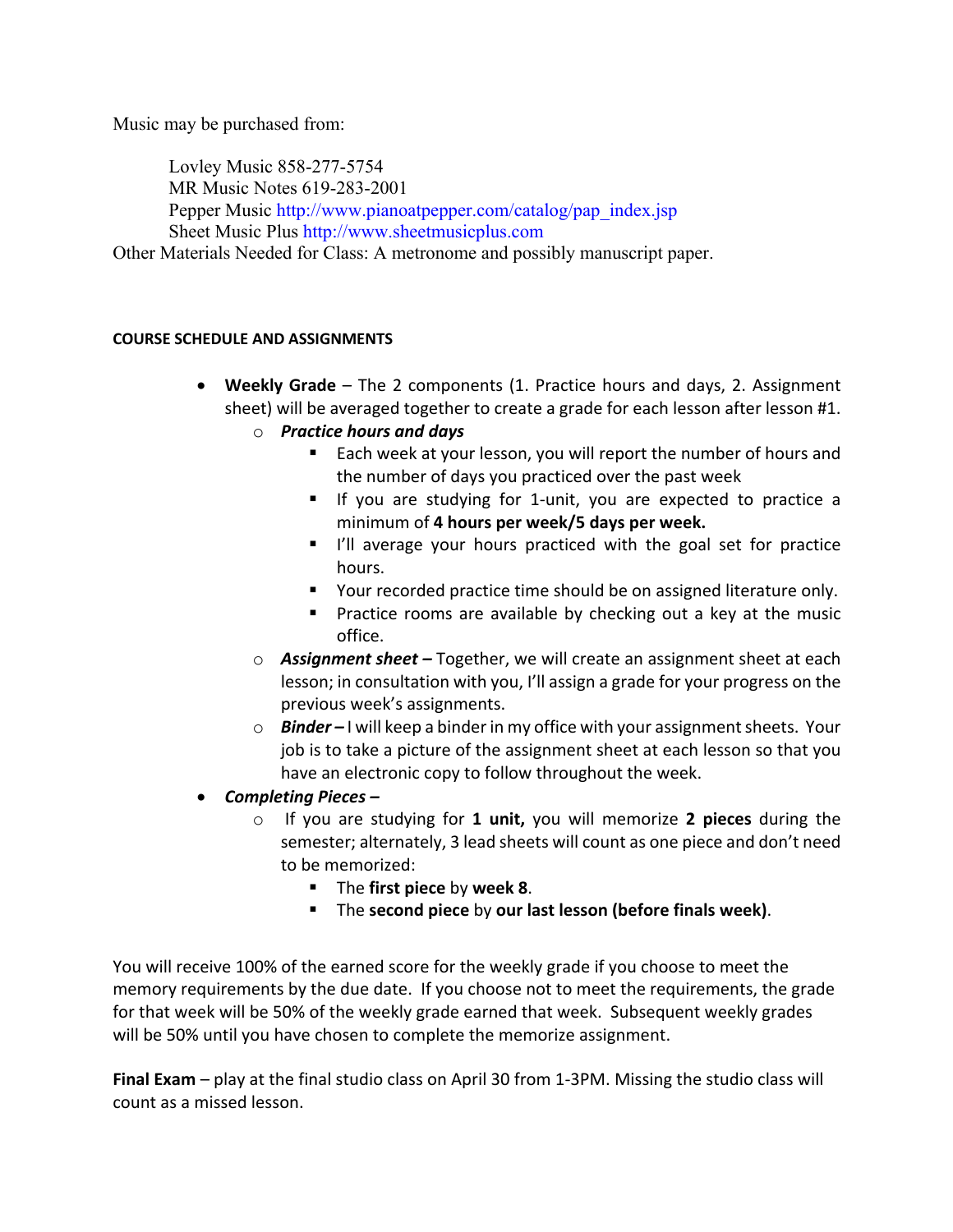| Grading components (details below):                          | grade scale:   |               |
|--------------------------------------------------------------|----------------|---------------|
| weekly grade (assignment sheets and<br>practice hours/days). | $A = 93 - 100$ | $C = 73 - 76$ |
|                                                              | $A = 90 - 92$  | $C = 70 - 72$ |
| memorization schedule.<br>2.                                 | $B+=87-89$     | $D+=67-69$    |
| attendance.                                                  | $B = 83 - 86$  | $D = 63 - 66$ |
|                                                              | $B = 80 - 82$  | $D = 60 - 62$ |
|                                                              | $C+=77-79$     | $F = 0.59$    |

# **STATE AUTHORIZATION**

State authorization is a formal determination by a state that Point Loma Nazarene University is approved to conduct activities regulated by that state. In certain states outside California, Point Loma Nazarene University is not authorized to enroll online (distance education) students. If a student moves to another state after admission to the program and/or enrollment in an online course, continuation within the program and/or course will depend on whether Point Loma Nazarene University is authorized to offer distance education courses in that state. It is the student's responsibility to notify the institution of any change in his or her physical location. Refer to the map on State Authorization to view which states allow online (distance education) outside of California.

# **PLNU COPYRIGHT POLICY**

Point Loma Nazarene University, as a non-profit educational institution, is entitled by law to use materials protected by the US Copyright Act for classroom education. Any use of those materials outside the class may violate the law.

# **PLNU ACADEMIC HONESTY POLICY**

Students should demonstrate academic honesty by doing original work and by giving appropriate credit to the ideas of others. Academic dishonesty is the act of presenting information, ideas, and/or concepts as one's own when in reality they are the results of another person's creativity and effort. A faculty member who believes a situation involving academic dishonesty has been detected may assign a failing grade for that assignment or examination, or, depending on the seriousness of the offense, for the course. Faculty should follow and students may appeal using the procedure in the university Catalog. See Academic Policies for definitions of kinds of academic dishonesty and for further policy information.

# **PLNU ACADEMIC ACCOMMODATIONS POLICY**

PLNU is committed to providing equal opportunity for participation in all its programs, services, and activities. Students with disabilities may request course-related accommodations by